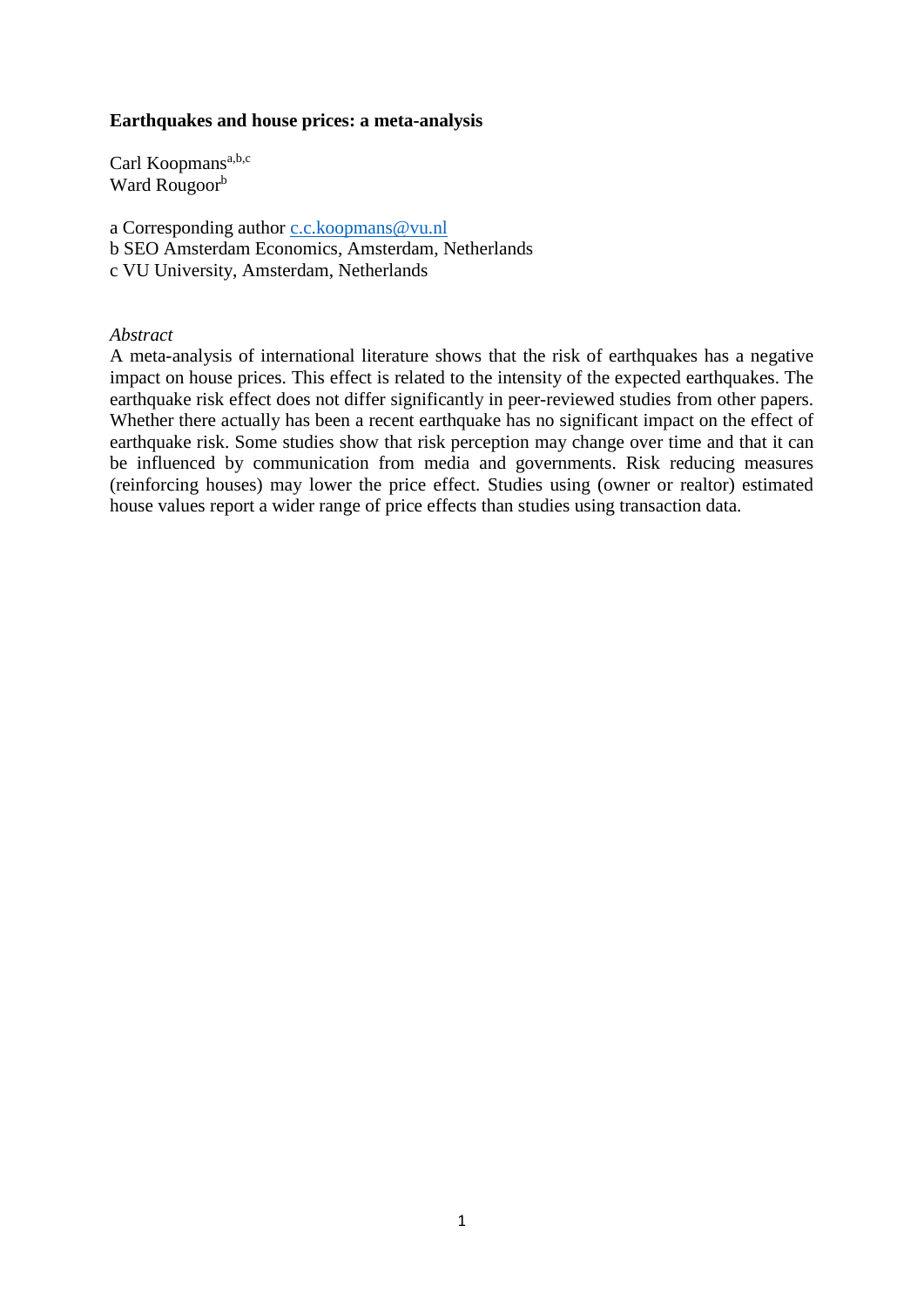# **1 Introduction**

Several regions in the world suffer from the risk of earthquakes. Earthquake effects have a regional scale, being concentrated in specific locations (e.g. near fault lines). In some regions earthquakes are man-made, e.g. as a consequence of gas or oil production. An example is the Groningen region in the Netherlands, in which natural gas production led to a large number of earthquakes. Many houses were damaged and widespread unrest occurred, leading to court cases and extension of compensation measures.

One important consequence of earthquake risks may be a negative effect on house prices. Several studies try to estimate earthquake effects on house prices, e.g. Koster & Van Ommeren (2015b) and Deng et al. (2015). To identify the effects of earthquake risk, these studies use differences in earthquake risk between locations, or compare prices before and after earthquakes. This paper presents a meta-analysis of estimates of the effects of earthquake risk on house prices in the literature. In doing so this paper integrates and summarizes the scientific knowledge on these effects.

We will show that there is publication bias in the literature, causing estimates of positive effects to be largely missing. Corrected for this bias, we estimate the average effect of earthquake risk on house prices at minus 1.3% for 'light' earthquakes and minus 2.9% for strong earthquakes.

In section 2 we present the regression model we estimated and the data used. The results are described in Section 3. Section 4 contains conclusions. In the Appendix, each study is summarized briefly.

## **2 Data and meta-regression**

## *2.1 Data*

In the literature, a large number of studies on effects of earthquakes, other natural disasters and risk of natural disasters on house prices can be found (see Appendix). Studies were collected by searching for the following terms in Google Scholar: earthquake, house prices, housing prices, gas wells, natural disasters. Dutch-language studies were searched using 'aardbeving' (earthquake) and 'huizenprijzen' (house prices). Also included are Dutch-language studies known to the authors and studies referenced in the selected studies.

We restricted the scope of the analysis to empirical results with respect to effects on house prices. Effects on land prices are not included, as effects on land prices cannot be compared to effects on house prices without knowledge on the share of land prices in house prices. The number of studies into land prices was too low to perform a separate analysis. Second, we only consider (the risk) of earthquakes, as the intensity of other types of disasters cannot be measured in comparable ways. For instance the Richter (1935) scale cannot be applies to flooding.

Studies published until March 31, 2017, are included. This provides a selection of 20 studies containing 401 estimates of earthquake effects on house prices. Summary statistics are presented in table 1.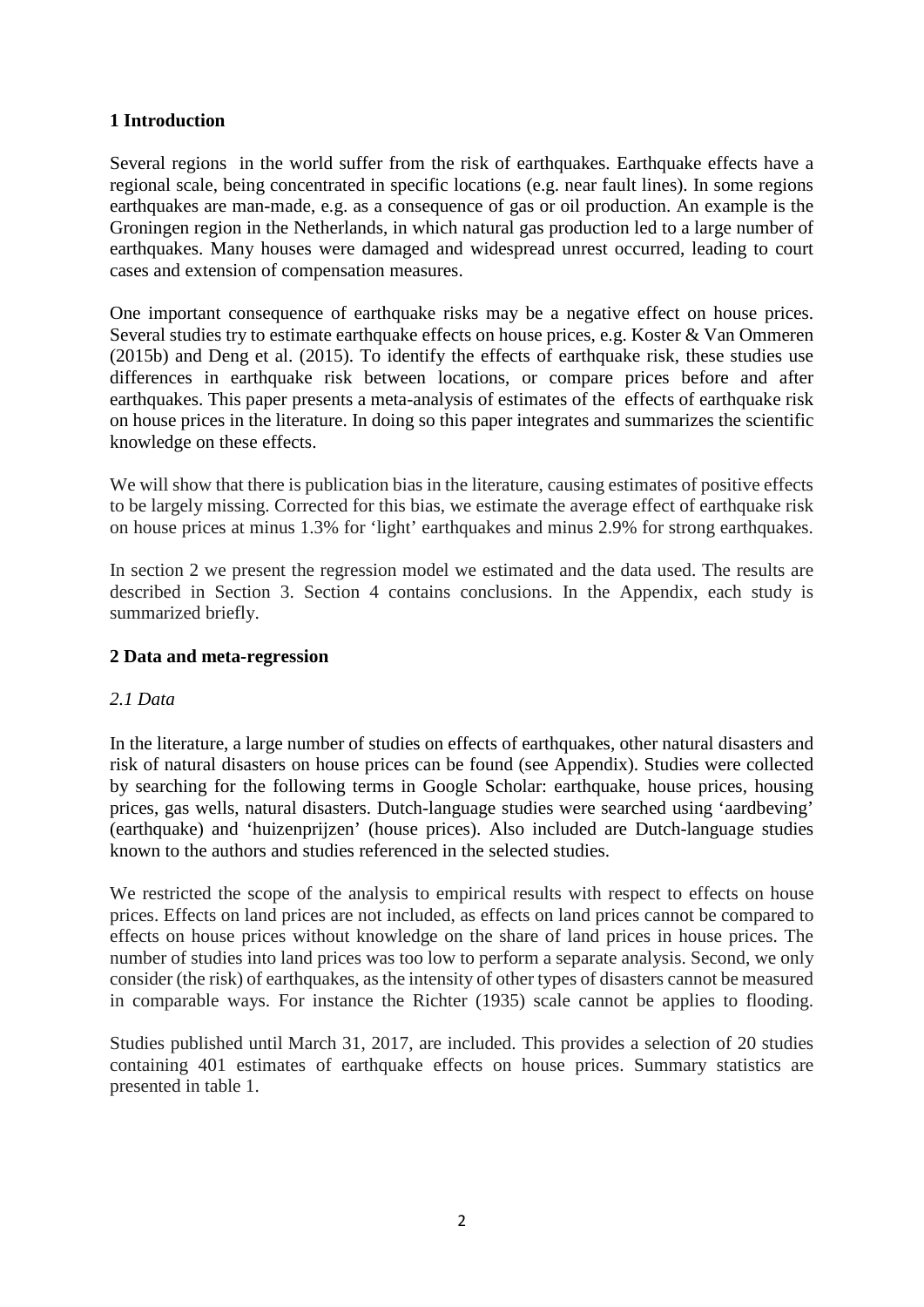| raone i Banninai y statistics            |          |                       |          |         |     |  |  |
|------------------------------------------|----------|-----------------------|----------|---------|-----|--|--|
| Variable                                 | Mean     | Standard<br>deviation | Minimum  | Maximum | N   |  |  |
| Price effect (delta log)                 | $-0,042$ | 0,079                 | $-0.68$  | 0,106   | 401 |  |  |
| Standard error of price effect*          | 0,021    | 0,033                 | 0,0005   | 0,246   | 392 |  |  |
| Earthquake intensity $(0 \text{ to } 4)$ | 1,176    | 1,555                 | $\theta$ | 4       | 401 |  |  |
| Risk without actual earthquake (dummy)   | 0,232    | 0,422                 | $\Omega$ |         | 401 |  |  |
| Non-advanced economy (dummy)             | 0,122    | 0,0328                | $\theta$ |         | 401 |  |  |
| Price estimate (dummy)                   | 0,049    | 0,0218                | $\Omega$ |         | 401 |  |  |
| Non-peer reviewed study (dummy)          | 0,818    | 0,0386                |          |         | 401 |  |  |

Table 1 Summary statistics

\* For four estimates of price effects, the studies reported a (rounded) standard error of 0.0000. In the metaregression, we use the inverse of the standard error as weights. Using 0.0000 would imply that these estimates would be missing, leading to a loss of information (the low standard error implies that these are high-precision estimates). To prevent this, we gave the standard error of these estimates a value of 0.00005 (i.e. the highest standard error consistent with the rounded value of 0.0000).

## *2.2 Publication bias: funnel plots*

To correct for publication bias, we follow the 'FAT-PET-PEESE' approach (Stanley & Doucougliagos, 2012). A first impression is given by a funnel asymmetry test (FAT). Figure 1 shows a funnel plot of the size of the estimates of house price effects in the studies versus the precision (inverse of the standard error) of the estimates. In the absence of publication bias, the graph should show an (inverted) symmetric funnel shape (Stanley & Doucougliagos, 2012). We see, however, that the funnel is asymmetric, with many estimates of strong negative effects to the left and relatively few estimates of positive effects on the right side. The asymmetry may reflect publication bias (positive effects underreported) or overestimation (many strong negative effects). Separate funnel plots for each level of earthquake intensity show a similar asymmetry.

## *Figure 1 Funnel plot*

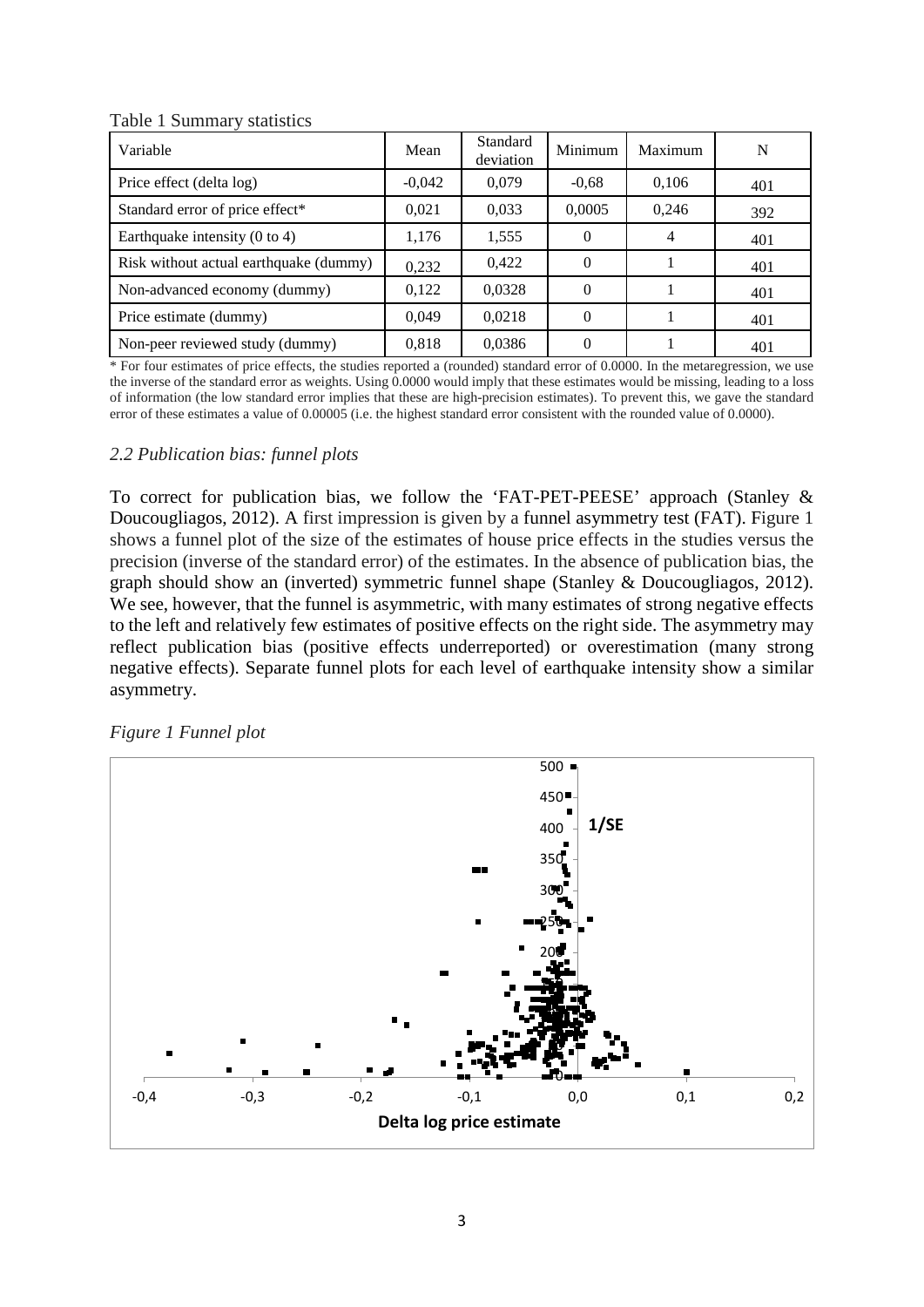#### *2.3 Meta-regressions*

We estimate the following meta-regression:

$$
\Delta \ln(E_{si}) = \alpha S E_{si}^{2} + \beta_{0} + \sum_{k=1}^{K} \beta_{i} x_{sik} + u_{si}
$$
 (1)

Where  $E_{si}$  = Effect estimate *i* (=1.. N<sub>S</sub>) in study  $s$  (=1..S) of the effect of earthquake (risk) on house prices

*SEsi* = Standard error of estimate si  $x_{si1}$  ..  $x_{siK}$  = Characteristics of estimate si  $u_{si}$  = Error term *α, β0 … β<sup>K</sup>* = parameters

The standard error is included to correct for publication bias (Stanley & Doucougliagos, 2012). The characteristics which may moderate the size of the earthquake (risk) effect  $(x_{sil} \dots x_{sil})$  are:

- The (expected) maximum intensity of the earthquake(s).  $0$  (zero) represents earthquakes up to and including magnitude 3.9 (Richter scale); magnitude 4.0-4.9 was coded as 1; magnitude 5.0-5.9 as 2; magnitude 6.0-6.9 as 3; and magnitude 7.0-7.9 as  $4^1$  $4^1$ .
- Earthquake risk only (without an actual earthquake) (dummy). Our hypothesis is that actual earthquakes induce people to increase their risk estimates, leading to stronger price effects.
- Non-advanced economy  $(dummy)^2$  $(dummy)^2$ . Housing construction quality may be lower in nonadvanced economies, causing more (expected) earthquake damage.
- Price estimate (dummy). Some studies use estimates of house prices (by e.g. house owners, see Bernkopf et al., 1990) instead of transaction data.
- Non-peer reviewed study (dummy).

Given these choices,  $\beta_0$  estimates the effect of the risk of relatively light earthquakes, where actual earthquakes occur, in advanced economies, based on transaction prices, and reported in peer reviewed studies.

We weighed all regresssions by  $1/N^{0.5}$ , unless otherwise mentioned. Not using such weights would imply that a study containing e.g. 20 estimates would have 20 times as much impact on the metaregression as a study with only one estimate. If we would use weights 1/N, each study would have an equal impact, irrespective of the number of estimates in the study. The weights  $1/N^{0.5}$  are in between these two situations.

We tested for publication bias using a Precision Effect Test (PET) (Stanley & Doucougliagos, 2012). This amounts to estimating eq. (1) replacing the squared standard error with the standard error, and using weights 1/SE. The estimated coefficient of the squared standard error is -0.987 with a standard error of  $0.273$  (p=0.000). This confirms the impression, derived from funnel plots in the previous section, that there is publication bias in the metadata.

 $\overline{a}$ 

<span id="page-3-0"></span>Some estimates by Cheung et al (2016) were coded as 4.5, as it was not clear whether these estimates pertained to magnitude 4 or 5.

<span id="page-3-1"></span> $\frac{1}{2}$  We used the IMF list of advanced economies: [https://www.imf.org/external/pubs/ft/weo/2017/01/weodata/groups.htm.](https://www.imf.org/external/pubs/ft/weo/2017/01/weodata/groups.htm)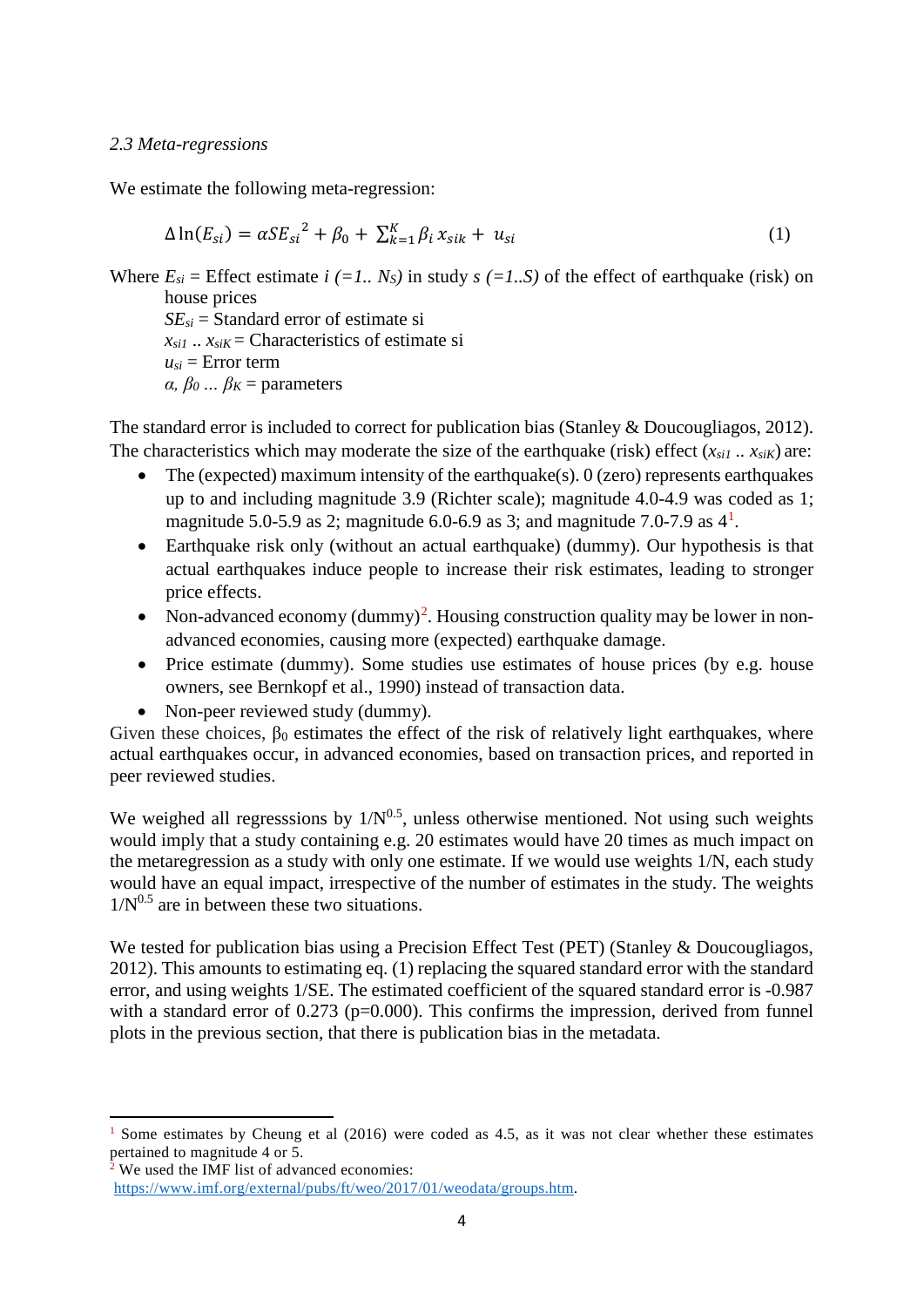Next, we performed a Precision Effect Estimate with Standard Error (PEESE), to estimate the size of the effect  $β_0$  and its moderators  $β_1$  ...  $β_K$ . Results are shown in columns (1) - (5) of Table 1. In column (1),  $\mathbb{R}^2$  is reasonably high. None of the parameters is significant at 5%. A possible cause is multicollinearity. Indeed, the correlation between Earthquake intensity and Nonadvanced economy is high (0.6784). All earthquakes in non-advanced economies in the data are of the highest magnitude (Richter scale 7 or higher). Removing the Non-advanced economy moderator reduces the standard error of Earthquake intensity (see column (2)). For the other moderators, the standard errors do not change much.

In column (3), we leave out the 8 effect estimates of Önder et al. (2004). In this study, advertised prices are used (not transaction prices), the price effects are relatively large and the set of control variables is limited. This may cause bias in the metaregression. In column (3),  $R^2$  is much lower than in columns (1) and (2), but most standard errors are lower. Compared to column (2), only the coefficient of the Price estimate dummy changes considerably. The other results, including the estimated constant, seem to be fairly robust. Apparently, the Price estimate dummy - in columns (1) and (2) - 'explains' the variation caused by the relatively large price effects in Önder et al. (2004).

In column (4), we discard not only the estimates of Önder et al. (2004), but also other price measurements not based on transaction prices. This implies leaving out 10 more estimates. The coefficients and standard errors are similar to column (3), but  $R^2$  is lower.

Finally, we perform a sensitivity analysis using weights  $1/N$  instead of  $1/N^{0.5}$ . This does not affect the parameters and standard errors much, except for the standard error of the publication bias variable coefficient ( $\alpha$ ). Column (3) is our preferred specification, as it has the highest explanatory power  $(R^2)$  among the variants which avoid the possibly biased Price estimate coefficient caused by Önder et al. (2014) (columns (3)-(5)).

| Model                                           | (1)                   | (2)                   | (3)                            | (4)                               | (5)                               |
|-------------------------------------------------|-----------------------|-----------------------|--------------------------------|-----------------------------------|-----------------------------------|
| Weight                                          | $(1/SE)(1/N_s^{0.5})$ | $(1/SE)(1/N_s^{0.5})$ | $(1/SE)(1/N_s^{0.5})$          | $(1/SE)(1/N_s^{0.5})$             | $(1/SE)(1/N_s)$                   |
|                                                 |                       |                       | Without Önder et<br>al. (2004) | <b>Without Price</b><br>estimates | <b>Without Price</b><br>estimates |
| Constant $(\beta_0)$                            | $-0,010(0,009)$       | $-0,011(0,007)$       | $-0.013(0.005)$ **             | $-0.012(0.005)$ **                | $-0,011(0,006)$                   |
| Standard error squared<br>$(\alpha)$            | $-1,548(1,513)$       | $-0,692(1,734)$       | $-3,415(0,496)$ ***            | $-3,927(0,591)$ ***               | $-3,750(0,399)$ ***               |
| Earthquake intensity (0<br>to $4)$              | 0,005(0,008)          | $-0,005(0,002)$ **    | $-0,004$ $(0,002)$ **          | $-0,004$ $(0,002)$ **             | $-0,003(0,002)$                   |
| without<br>Risk<br>actual<br>earthquake (dummy) | $-0,004(0,007)$       | $-0,002(0,006)$       | $-0,003(0,005)$                | $-0,002(0,005)$                   | $-0,002(0,005)$                   |
| Non-advanced<br>economy (dummy)                 | $-0,058(0,042)$       | $-(-)$                | $-(-)$                         | $-(-)$                            | $-(-)$                            |
| Price estimate (dummy)                          | $-0,254(0,121)*$      | $-0,252(0,135)*$      | $-0,005(0,013)$                | $-(-)$                            | $-(-)$                            |
| reviewed<br>Non-peer<br>study (dummy)           | $-0,009(0,009)$       | $-0,008(0,007)$       | $-0,006(0,006)$                | $-0,006(0,006)$                   | $-0,007(0,006)$                   |
| Observations                                    | 392                   | 392                   | 384                            | 384                               | 374                               |
| $R^2$                                           | 0,407                 | 0,381                 | 0,099                          | 0,068                             | 0,082                             |

Table 2 Meta-regressions

Dependent variable: delta log average house price

Cluster-robust standard errors between brackets

\* significant at 10%, \*\* 5%, \*\*\* 1%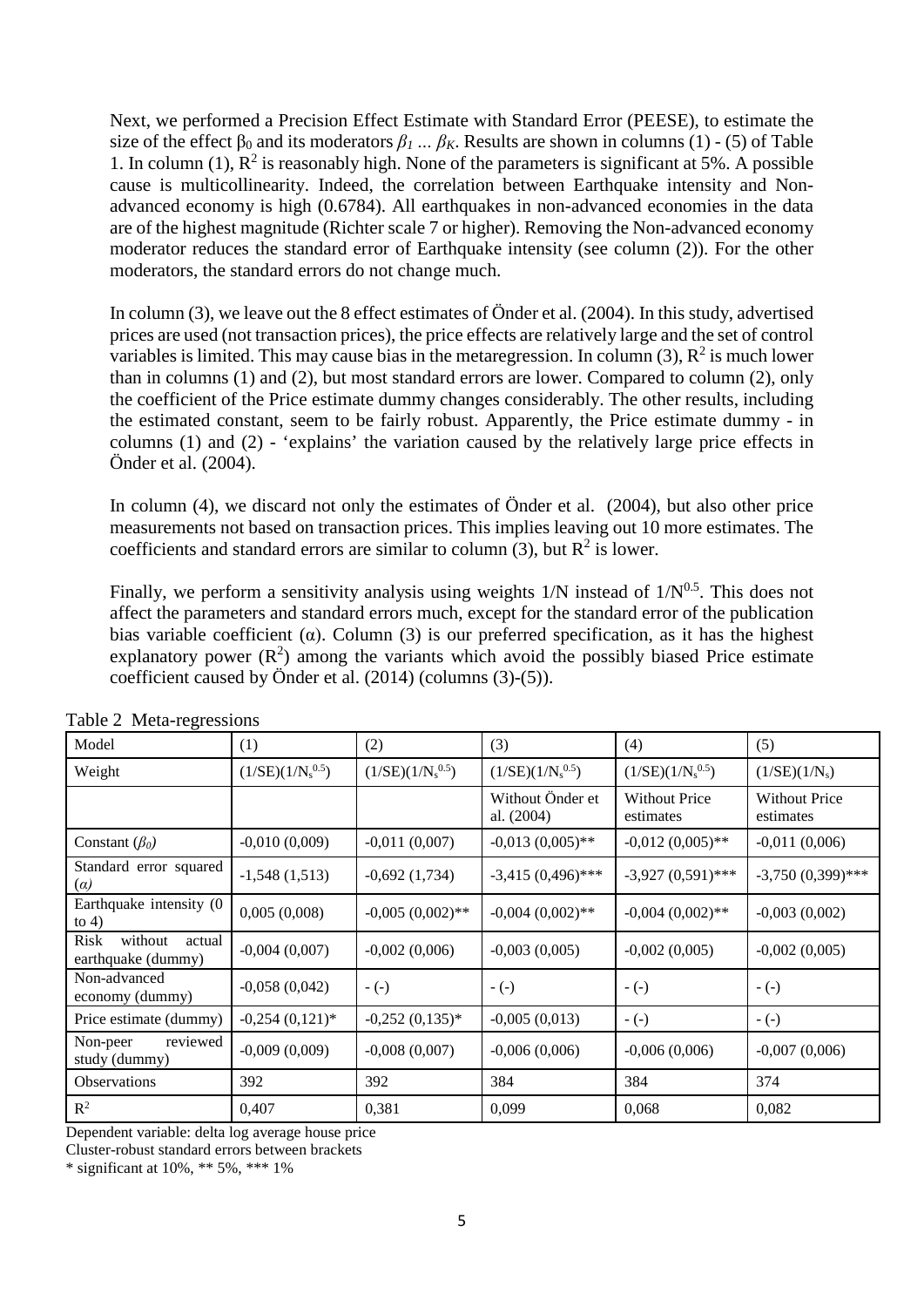The constant in column (5) implies that the estimated impact on transaction prices of the risk of relatively light earthquakes in the presence of actual earthquakes, in peer reviewed studies, is minus 1.3%, with a 95% confidence interval [-0.3%; -2.3%]. An increase in the intensity of the earthquake (1 level higher on the Richter scale) increases this effect by 0.4%, leading to an effect estimate of minus 2.9% for the strongest earthquakes (Richter scale 7 or higher). The other moderators are not significant.

# **3 Other findings**

Apart from the meta-regression, we see several other interesting findings in the literature:

- The effects on house prices are often determined by subjective perceptions of earthquake risks. Earthquakes that occur or have occurred recently may affect risk perception positively or negatively. Naoi et al. (2009) show that owners estimate the effect of earthquakes on house prices twice as high after a (heavy) earthquake in a nearby area. A similar effect occurred after an earthquake in eastern Turkey in 2011 (Keskin & Watkins, 2014). Beron et al. (1997) show that the perceived (subjective) risk declined after an earthquake occurred in California.
- The perceived risk of earthquakes and its impact on the development of land and house prices may fluctuate over time. The effects of the (heavy) Wenchuan earthquake in China on risk perception disappeared after a year (Deng et al., 2015).
- Risk-reducing measures may result in higher house prices. Nakagawa et al. (2009) show that measures against physical risks (collapse) reduce price differences between areas of high and low earthquake risk in Tokyo between 1980 and 2001. In Iran a survey among real estate brokers showed a 15% price difference between new homes with and without earthquake mitigation measures (Willis and Asgary, 1997).
- Government communication matters. In California the negative impact of earthquake risks on prices occurred only after active communication that the location of the property was in an earthquake risk area (Brookshire et al., 1985; Bernkopf et al., 1990). In the Netherlands Bosker et al. (2015) estimate a negative impact of 3% on house prices of earthquakes after a relatively large earthquake. However, after government pledges to compensate the region, no significant effect could be found any more.
- Media attention can affect the perceived risk of earthquakes and (therefore) house prices. Beron et al. (1997) show that both the (heavy) Loma Prieta earthquake in California in 1989 and media coverage that followed had implications for risk perception. People were initially inclined to overestimate the risk, but over time they adapted their views on the basis of new information. In Istanbul, risk perception increased as the media reported about an earthquake (Önder et al., 2004).
- Studies using survey data or other estimated house values report a wider range of price effects than studies using transaction data. The effect of risks of strong earthquakes on house prices in Japan was estimated in surveys among owners to be -17.5% to +10.6% (Naoi et al., 2009). Effects on advertised prices in Istanbul varied between -68.0% and -1.9% (Önder et al., 2004).

## **4 Conclusions**

A meta-analysis shows that the risk of relatively light earthquakes  $\langle \langle =3 \rangle$  on the Richter scale) lower house prices by an estimated 1.3%. For strong earthquakes ( $\ge$ =7), this effect is minus 2.9%. Whether there actually has been a recent earthquake has no significant impact on the effect of earthquake risk. Estimates from peer reviewed studies and non-peer reviewed studies do not differ significantly.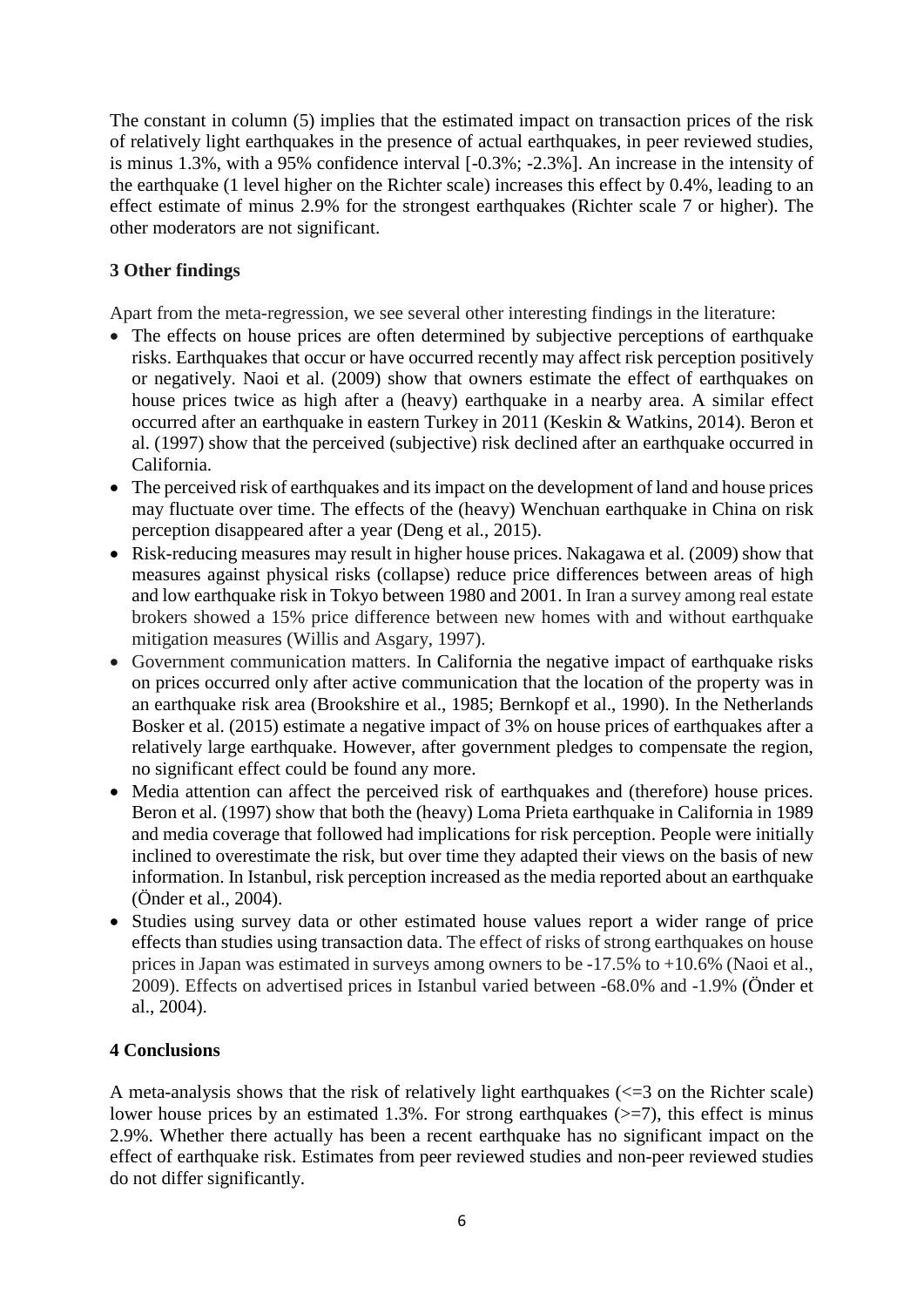Observations from individual studies used are that risk perception may change over time, and that it can be influenced by communication from media and governments. Risk reducing measures (reinforcing houses) may lower the price effect. Studies using estimated house values report a wider range of price effects than studies using transaction data.

A limitation of this study is that the number of observations is not very large (392 estimates in 20 studies). This also seems to limit the number of moderators that can be included in the metaregression. Moreover, there is much variation in the data which remains unexplained. Further research may focus on other causes of this variation.

A precursor of this research (Koopmans and Rougour, 2016) was funded by NAM, an oil and gas exploration and production company in the Netherlands.

#### **References**

- Bernknopf, R.L., Brookshire, D.S. & Thayer, M.A. (1990). Earthquake and volcano hazard notices: an economic evaluation of changes in risk perceptions. Journal of Environmental Economics and Management 18, 35-49.
- Beron, K.J., Murdoch, J.C., Thayer, M.A., Vijverberg, W.P.M. (1997). An analysis of the housing market before and after the 1989 Loma Prieta Earthquake. Land economics, 73(1), 101-113.
- Bosker, M., Garretsen, H., Marlet, G., Ponds, R., Poort, J., Dooren, R. van & Woerkens, C. van (2016). Met angst en beven. Verklaringen voor de dalende huizenprijzen in het Groningse aardbevingsgebied. Atlas voor Gemeenten.
- Bosker, M. Garretsen, H., Marlet, G., Ponds, R., Poort, J. & Woerkens, C. van (2015). Schokken de prijzen? Atlas voor gemeenten/Rijksuniversiteit Groningen.
- Brookshire, D.S., Thayer, M.A., Tschirhart, J. & Schulze, W.D. (1985). A test of the expected utility model: evidence from earthquakes. Journal of Political Economy 93(2), 369-389.
- Netherlands Statistics (2015). Woningmarktontwikkelingen rondom het Groningenveld. 1e kwartaal 1995 tot en met 2e kwartaal 2015.
- Deng, G., Gan, L., & Hernandez, M. A. (2013). Do people overreact? Evidence from the housing market after the Wenchuan earthquake (No. w19515). National Bureau of Economic Research.
- Deng, G., Gan, L., Hernandez, M.A. (2015). Do natural disasters cause an excessive fear of heights? Evidence from the Wenchuan earthquake. Journal of Urban Economics, 90, 79-89.
- FEMA (1980). An Assessment of the Consequences and Preparations for a Catastrophic California Earthquake. Findings and Actions Taken. Federal Emergency Management Agency, Washington DC.
- Francke, M.F & Lee, K.M. (2014). De invloed van fysieke schade op verkopen van woningen rond het Groningerveld. Ortec Finance.
- Gibbons, S., Heblich, S., Lho, E., & Timmins, C. (2016). Fear of Fracking? The Impact of the Shale Gas Exploration on House Prices in Britain (No. w22859). National Bureau of Economic Research.
- Keskin, B. (2008). Hedonic analysis of price in the Istanbul housing market. International Journal of Strategic Property Management, 12(2), 125-138.
- Keskin & Watkins (2014). The Impact of Earthquake Risk on Property Values: A Multi-Level Approach, RICS, London.
- Koopmans, C. & W. Rougoor (2016). Literatuurstudie aardbevingen en woningprijzen, report 2016-27, Amsterdam: SEO Economisch Onderzoek.
- Koster, H.R.A. (2016). Gaswinning, aardbevingen en huizenprijzen, Vrije Universiteit Amsterdam, afdeling Ruimtelijke Economie.
- Koster, H.R.A.& Ommeren, J. van (2015). A shaky business: Natural gas extraction, earth-quakes and house prices. Tinbergen Institute Discussion Paper.
- Koster, H.R.A.& Ommeren, J. van (2015). A shaky business: Natural gas extraction, earth-quakes and house prices. European Economic Review 80, 120-139.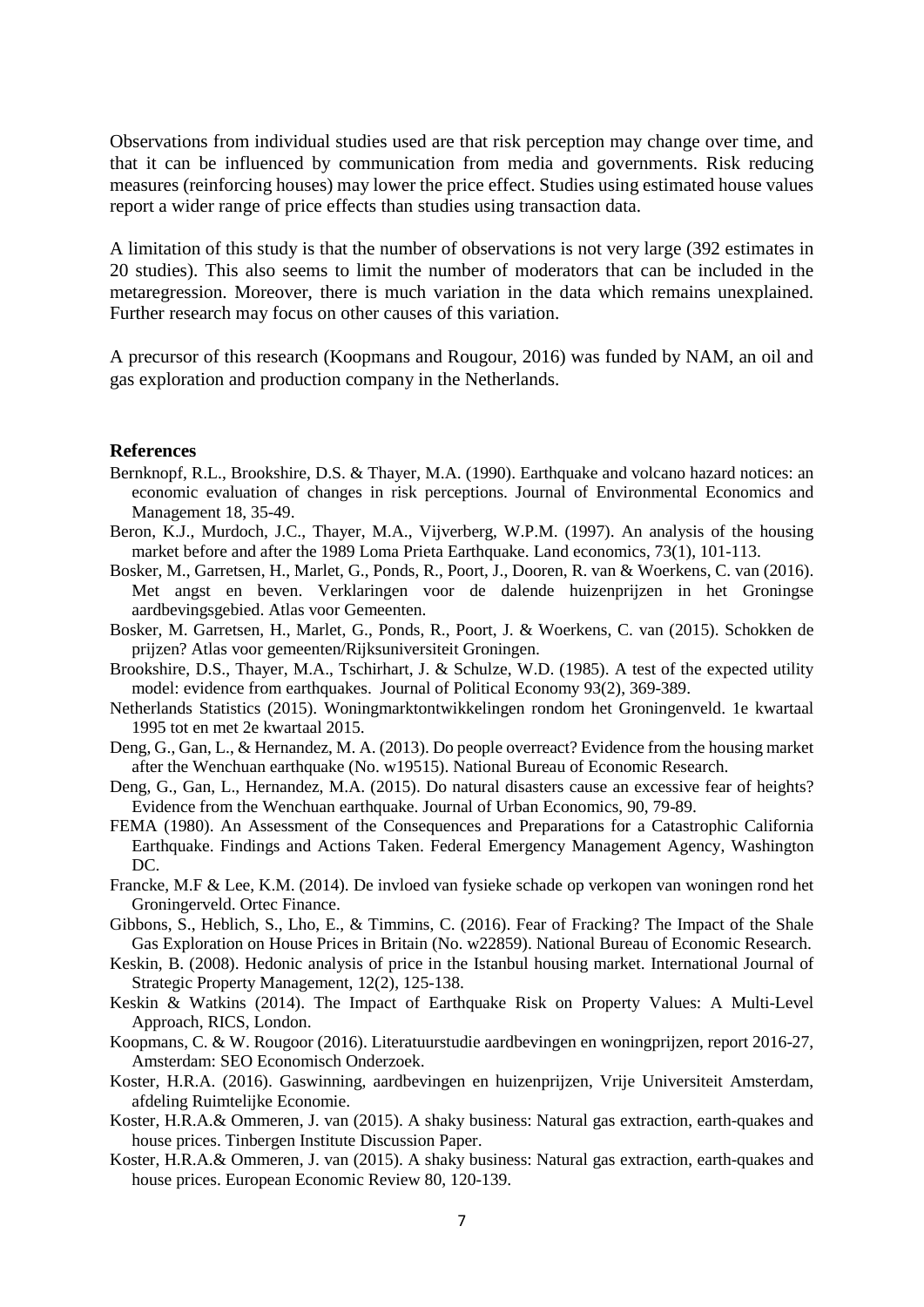- Modica, M., Zoboli, R., Meroni, F., Pessina, V., Squarcina, T., & Locati, M. (2016). Housing Market Response to 2012 Northern Italy Earthquake: The role of house quality and changing risk perception (No. 0416). SEEDS, Sustainability Environmental Economics and Dynamics Studies.
- Murdoch, J.C., Singh, H. & Thayer, M. (1993). The Impact of Natural Hazards on Housing Values: The Loma Prieta Earthquake. Journal of the American Real Estate and Urban Economics Association. V21 (2), 167-184.
- Nakagawa, M., Saito, M. & Yamaga, H. (2009). Earthquake risks and land prices: evidence from the Tokyo Metropolitan Area. Japanese Economic Review. Vol. 60, issue 2, 208-222.
- Naoi, M., Seko, M. & Sumita, K. (2009). Earthquake risk and housing prices in Japan: Evidence before and after massive earthquakes. Regional Science and Urban Economics 39, 658-669.
- Önder, Z. Dökmeci, V. & Keskin, B. (2004). The impact of public perception of earthquake risk on Istanbul's housing market. Journal of Real Estate Literature. Vol. 12 Issue 2, 181-194.
- Richter, C.F. (1935). An instrumental earthquake magnitude scale. Bulletin of the Seismological Society of America, 25(1), 1-32.
- Stanley, T. D., & Doucouliagos, H. (2012). Meta-regression analysis in economics and business, Routledge.
- Willis, K.G. & Asgary, A. (1997). The impact of earthquake risk on housing markets: evidence from Tehran real estate agents. Journal of Housing research, 8(1), 125-136.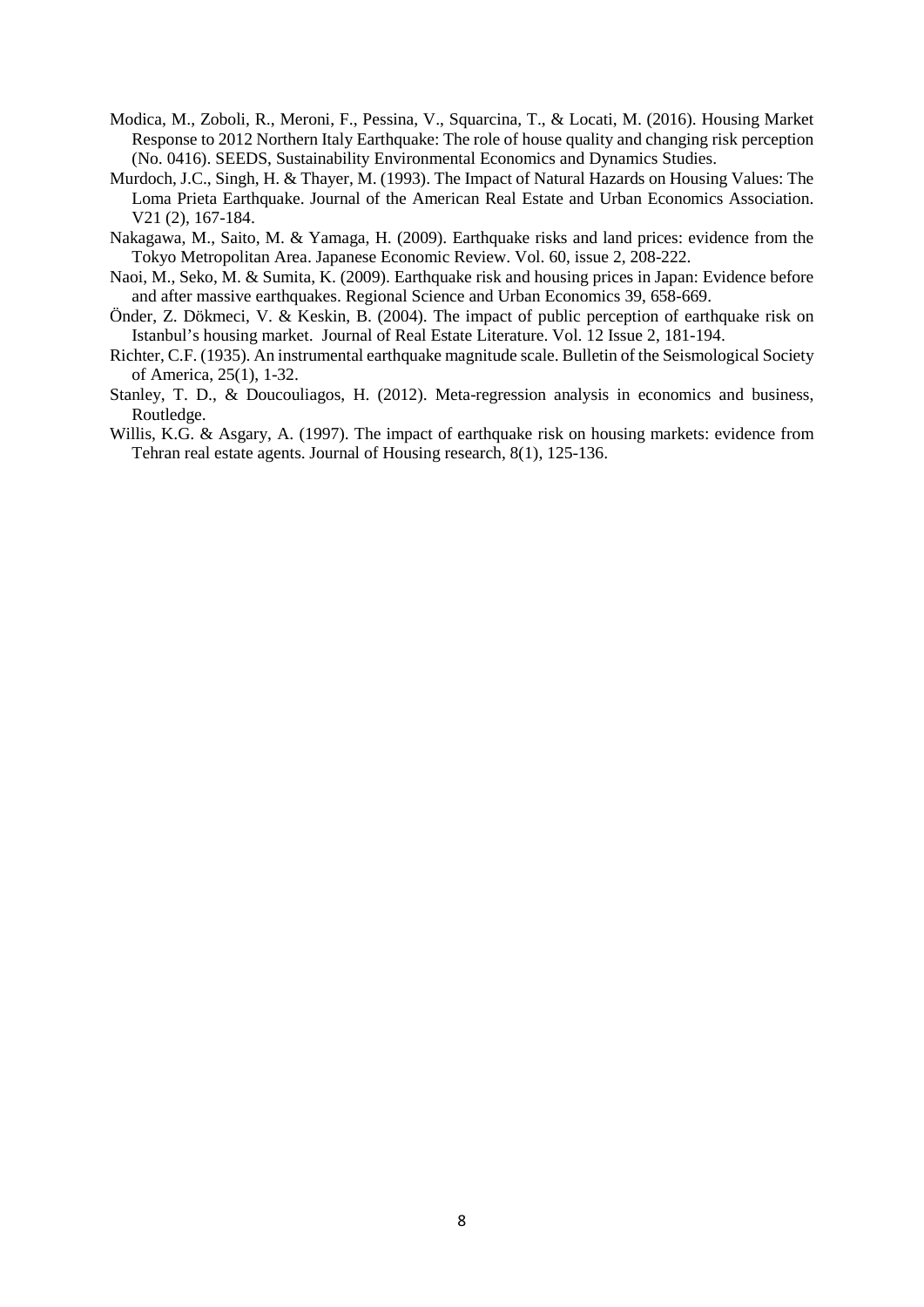| <b>Study</b>                | Peer<br>reviewed<br>$\Omega$ | <b>Effect of</b>                                  | <b>Richter</b><br>scale | Country/<br><b>State</b> | <b>Effect size</b><br>$(\Delta \log)^a$ | Type of<br>house prices | <b>Remarks and other findings</b>                                                                                                                                                          |
|-----------------------------|------------------------------|---------------------------------------------------|-------------------------|--------------------------|-----------------------------------------|-------------------------|--------------------------------------------------------------------------------------------------------------------------------------------------------------------------------------------|
| Bernknopf et al.<br>(1990)  | Yes                          | Warnings of<br>earthquake risk                    | 3                       | California               | $-0.041$ to<br>$-0.057$                 | Owner<br>estimates      | Warnings affect not only house prices, but risk perception as well                                                                                                                         |
| Beron et al.<br>(1997)      | Yes                          | Earthquake risk<br>(before/after<br>earthquake)   | $\overline{4}$          | California               | $-0.072$ to<br>$-0.108$                 | Transactions            | Smaller effect after earthquake. Not in the meta-analysis because no<br>standard errors or t-values are given.                                                                             |
| Bosker et al.<br>(2015)     | N <sub>o</sub>               | Earthquake risk<br>(natural gas<br>extraction)    | $\overline{0}$          | Netherlands              | $-0.035$ to<br>$+0.001$                 | Transactions            | Net effect after compensation by gas company.                                                                                                                                              |
| Bosker et al.<br>(2016)     | No                           | Earthquake risk                                   | $\theta$                | Netherlands              | $-0.065$ to<br>$+0.004$                 | Transactions            | Net effect after compensation by gas company.                                                                                                                                              |
| Brookshire et al.<br>(1985) | Yes                          | Local risk label                                  | $\overline{4}$          | California               | $-0.065$ to $0.000$                     | Transactions            | Effect occurs after active communication about the risk label                                                                                                                              |
| Cheung et al.<br>(2016)     | No                           | Earthquake risk                                   | $0$ to $2\,$            | Oklahoma                 | $-0.110$ to<br>$+0.011$                 | Transactions            | Difference between before and after earthquake                                                                                                                                             |
| Deng et al. (2013)          | N <sub>o</sub>               | Earthquake risk<br>before/after<br>earthquake     | $\overline{4}$          | China                    | $-0.067$ to<br>$-0.004$                 | Transactions            | Price difference between apartments on $1st/2nd$ floor and $7th$ floor and<br>higher. Difference appears after earthquake, disappears after about 1 year.                                  |
| Deng et al. (2015)          | Yes                          | Earthquake risk<br>before/after<br>earthquake     | $\overline{4}$          | China                    | $-0.067$ to<br>$-0.004$                 | Transactions            | Price difference between apartments on 1 <sup>st</sup> /2 <sup>nd</sup> floor and 7 <sup>th</sup> floor and<br>higher. Difference appears after earthquake, disappears after about 1 year. |
| Francke & Lee<br>(2014)     | N <sub>o</sub>               | Physical earthquake<br>damage                     | $\overline{0}$          | Netherlands              | $-0.083$ to $0.000$                     | Transactions            |                                                                                                                                                                                            |
| Gibbons et al.<br>(2016)    | No                           | Earthquake risk in<br>shale gas drilling<br>areas | $\overline{0}$          | United<br>Kingdom        | $-0.125$ to<br>$+0.013$                 | Transactions            | ÷.                                                                                                                                                                                         |
| <b>Keskin</b> (2008)        | Yes                          | Earthquake risk                                   | $\overline{4}$          | Turkey                   | $-0.0060$                               | Transactions            | $\overline{\phantom{a}}$                                                                                                                                                                   |
| Keskin &<br>Watkins (2014)  | <b>No</b>                    | Earthquake risk                                   | $\overline{4}$          | Turkey                   | $-0.099$ to<br>$-0.0082$                | Realtor<br>listings     |                                                                                                                                                                                            |
| Koster (2016)               | N <sub>o</sub>               | Earthquake risk<br>before/after<br>earthquake     | $\overline{0}$          | Netherlands              | $-0.0442$ to<br>$-0.0009$               | Transactions            | Effect per earthquake. Net effect after compensation by gas company.                                                                                                                       |

# **Appendix Studies of quantitative effects of earthquake risk on house prices**